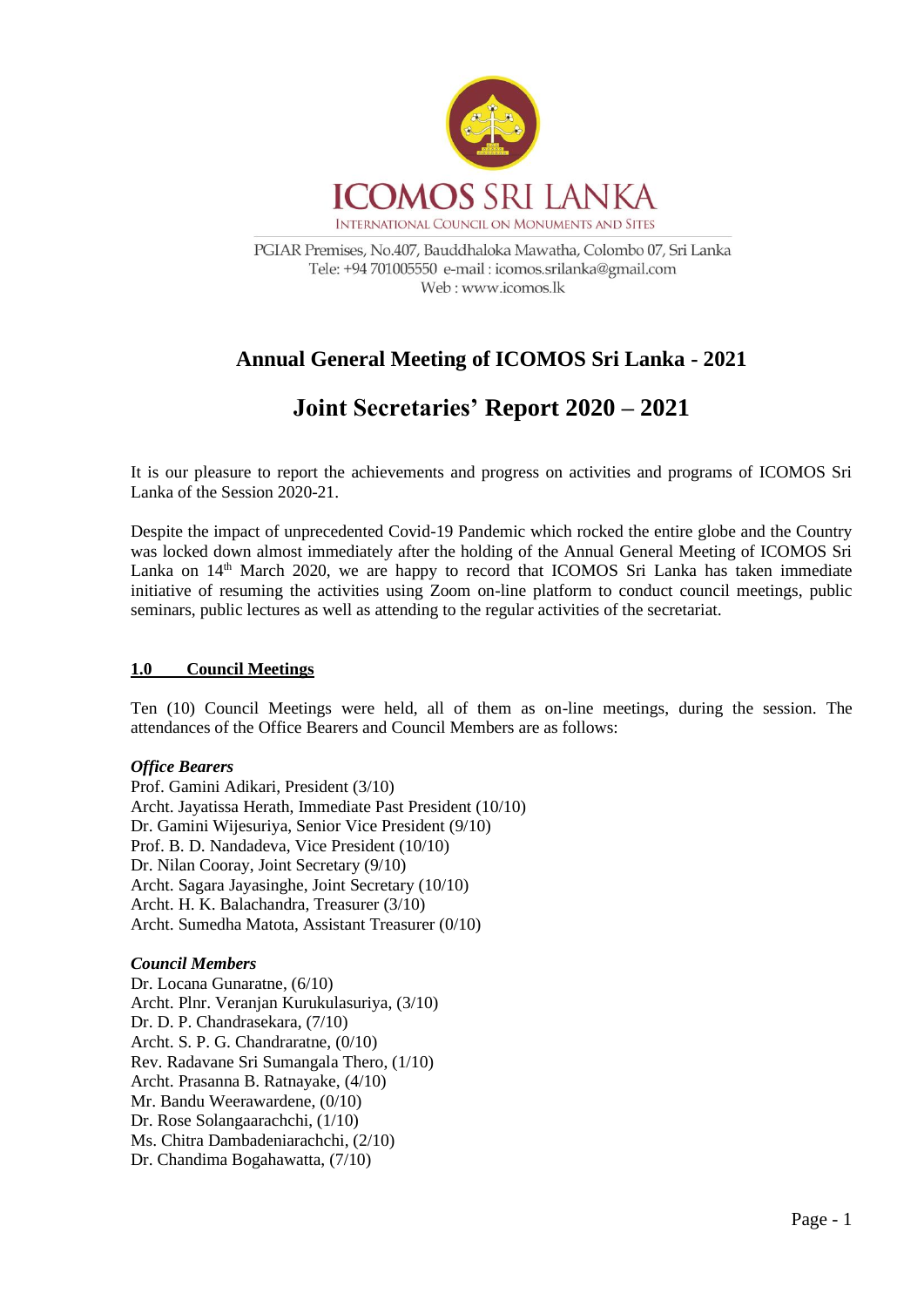## **2.0 Membership Matters**

During the session under review, it is with deep sorrow that we record the passing away of Archt. Thilina Kiringoda, who served as the Joint Secretary for the term 2012-15.

## *New Membership*

During the same session, following 6 applicants were enrolled as new Full Members of ICOMOS Sri Lanka:

- Full Members
	- Mr. Ravinda Shehan Thilakarathna
	- Prof. H.M.Y.V. Kumarihami
	- Archt. Pubudu Rangani Samanthilaka
	- Ms. Prabuddhika Harshani Hendawitharana
	- **•** Prof. Indrika Gayathrie Panangala Rajapaksha<br>• Ms. Ama Hasini Vanniarachchy
	- Ms. Ama Hasini Vanniarachchy

As per the provisions of the new Constitution of ICOMOS Sri Lanka, which was adopted at the previous Annual General Meeting held on 14<sup>th</sup> March 2020, following applicants were enrolled under new categories of membership:

- **Associate Members** 
	- Major General Ajith Manohara Perera
	- Mr. Chamikara Pilapitiya
	- Mr. D.N. J. C. J. Gunaratna
	- Mr. Mohamed Rilwan Raza Mohamed
- **Student Members** 
	- Ms. Ravini Nimaya Wimalasuriya
	- **■** Mr. G.M.S.Viraj
	- Ms. M.R.N.Jayasinghe
	- Ms. K.D. Binoli Navoda Nimnadi
	- **■** Ms.N.H.L.K.Thathsarani
- Honorary Members

Considering the outstanding contribution for the protection and conservation of Sri Lanka's Cultural Heritage, the Council of ICOMOS Sri Lanka conferred Honorary Membership upon Eng. Gamunu Silva.

With these enrollments, the membership of ICOMOS Sri Lanka at the conclusion of the session 2020-21 is as follows:

| <b>Honorary Members:</b>  | 001 |
|---------------------------|-----|
| <b>Full Members:</b>      | 125 |
| <b>Associate Members:</b> | 004 |
| <b>Student Members:</b>   | 005 |
| Total                     | 135 |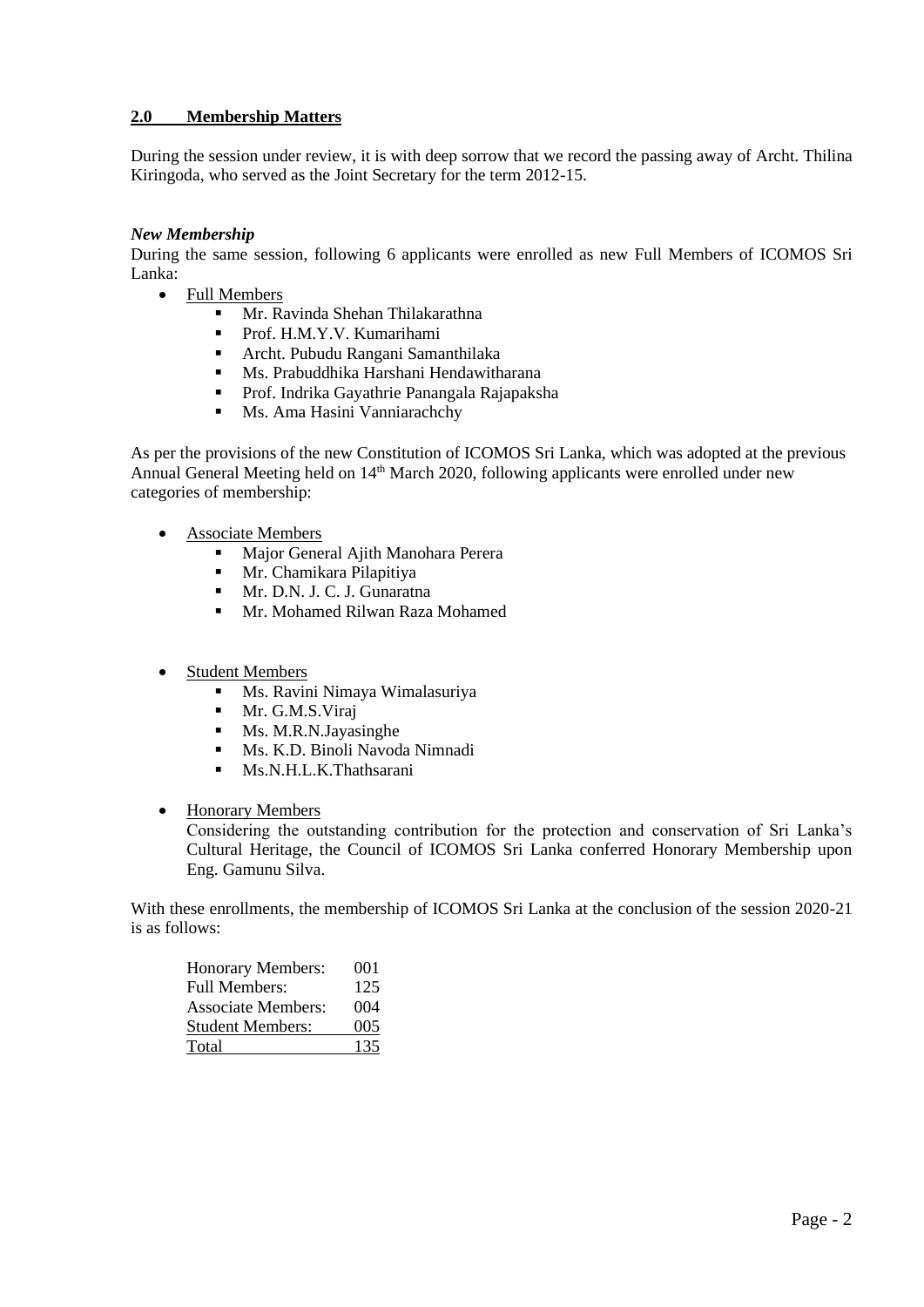## *International Membership*

Following Full Members have obtained the International Membership of ICOMOS for year 2021:

- 1. Dr. Chandima Bogahawatta
- 2. Ms. K.V. Janitha Koshalee
- 3. Mr. J.D.A.I. Piyadasa
- 4. Archt. Sagara Jayasinghe
- 5. Dr. Kapila Dharmasena Silva
- 6. Mr. M.D.I.K. Abeynayake
- 7. Ms. Melanie Dissanayake
- 8. Dr. Nilan Cooray
- 9. Dr. Dhammika.P. Chandrasekara
- 10. Dr. Gamini Wijesuriya
- 11. Archt. Nimal Veranjan Kurukulasuriya
- 12. Dr. Kodithuwakku Arachchige Kusumsiri
- 13. Archt. Ashley De Vos
- 14. Archt. Jayatissa Herath
- 15. Rev. Radavane Sumangala Thero
- 16. Archt. Dayapriya B. Navaratna

The other Full Members of ICOMOS Sri Lanka are also encouraged to obtain the International Membership of ICOMOS.

## **3.0 Impact of Covid-19 on Cultural Heritage**

With the country was on lock down status due to Covid-19 pandemic, ICOMOS Sri Lanka took the lead role and the initiative to focus on the impact (both positive and negative) of Covid-19 on Sri Lanka's cultural heritage and to discuss the ways and means to face the challenges in protecting and managing the cultural heritage. The first discussion was held on-line on  $12<sup>th</sup>$  May 2020 to assess the condition of the heritage sites through discussion and inquiry from the staff of the Department of Archaeology, Central Cultural Fund, Universities etc. The Panelists for the discussion were:

- Prof. Senarath Dissanayake, Director General of Archaeology and Past President of ICOMOS Sri Lanka
- Prof. Gamini Adikari, Director General, Central Cultural Fund and current President of ICOMOS Sri Lanka
- Dr. Gamini Wijesuriya, Senior Vice President of ICOMOS Sri Lanka
- Dr. B. D. Nandadeva, Vice President, ICOMOS Sri Lanka
- Dr. D. P. Chandrasekera, Dean, Faculty of Architecture, University of Moratuwa and Council Member, ICOMOS Sri Lanka
- Dr. Nilan Cooray, Joint Secretary, ICOMOS Sri Lanka

As a follow-up to the initial discussion, a second discussion was held on-line on 23rd May 2020 focusing mainly on the issues surfaced as a result of the Covid 19 pandemic on cultural heritage and to obtain the views and comments of the heritage practitioners, university staff teaching subjects related to the field of heritage and the general public in protecting and managing Sri Lanka's heritage during the post-Covid period and to discuss the ways forward. The program which was held on-line was very much interactive and it provided lot of insights to the Department of Archaeology and the Central Cultural Fund, the two premier institutions dedicated to the protection, conservation and management of Sri Lanka's Cultural heritage to device programs in this regard.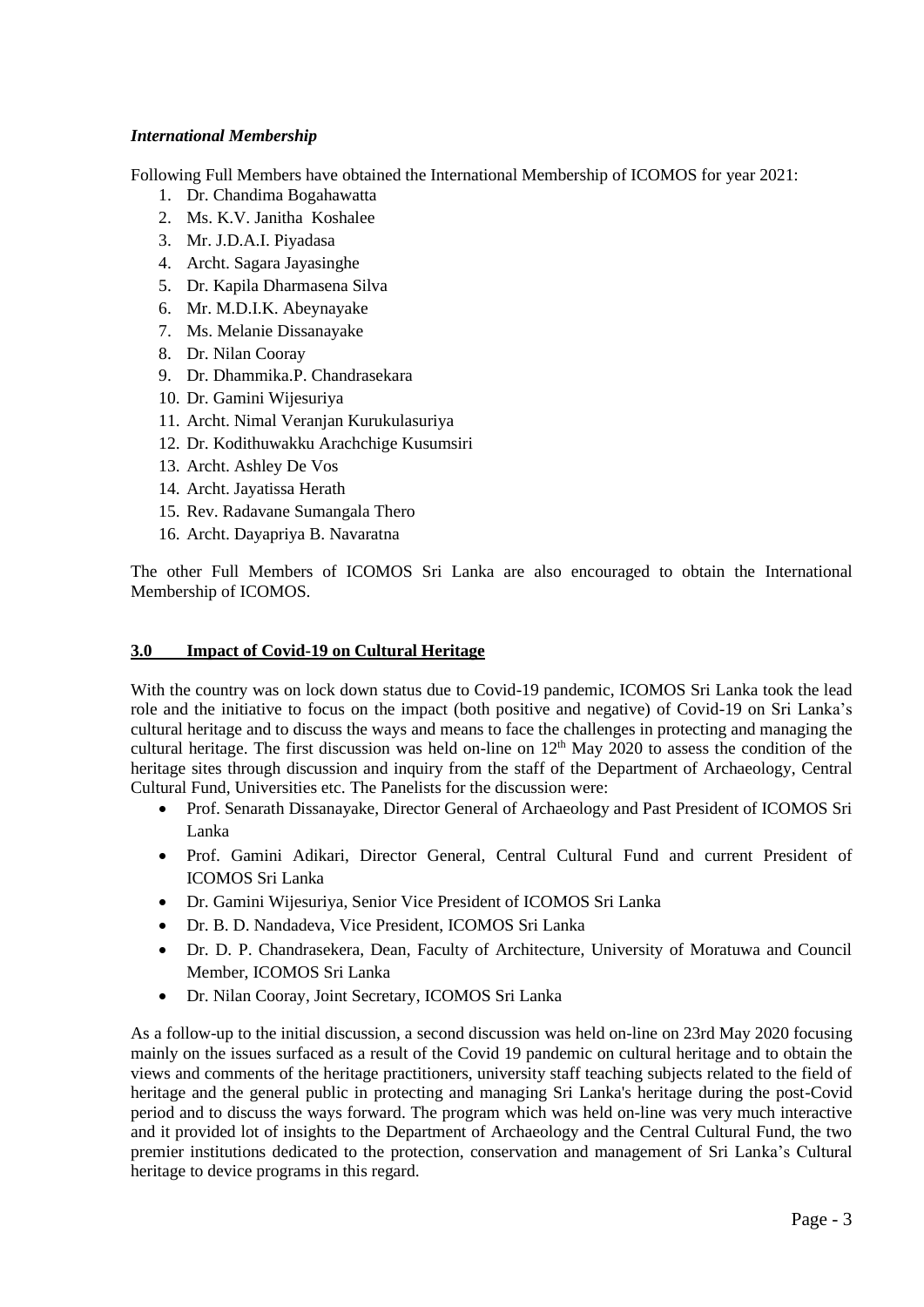## **4.0 Public Lecture Series**

The public lecture series remains the most popular public event of ICOMOS Sri Lanka. Following public lectures covering wide range of subjects and topics related to cultural heritage were held on-line commencing at 7.00 pm. With the public lectures conducted on-line, we have noted that there is a dramatic increase of the number of attendees, at times reaching the 90's, compared to the lectures conducted physically at the PGIAR during the pre-Pandamic period. The on-line lectures gave the opportunity for the members and the public currently outside the Island to attend as well as ICOMOS Sri Lanka to arrange lectures by international lecturers.

- 14th May 2020: *'Managing Panted Heritage of Dambulla'* by Dr. B. D. Nandadeva
- 18th July 2020: *'Faunal Diversity as Depicted in Stone Carvings at Anuradhapura'* by Mr. Kelum Nalinda Manamendra-Arachchi
- 5<sup>th</sup> August 2020: 'People Centered Approach for not to Isolate Heritage' by Dr. Gamini Wijesuriya
- 19th December 2020: *'Heritage of Dual Parent-ship as context for International Collaboration'* by Dr. Robert Parthesius
- 29th December 2020: *'Radiographic Investigation of Sri Lanka's Historic Bronze Images'* by Ms. Anusha Kasturi Arachchi
- 14th January 2021: *'Treasure hunting and Antiquities Ordinance'* by Mr. Rohana Kariyawasam
- 24th January 2021: *'3D Documentation and Virtual Reality Presentation of the Sigiriya Wall Paintings'* by Dr. Max Rahrig
- 14th Feruary 2021:*'Chinese – Sri Lanka Relationships (from 2nd century BC to 15th century AD)'* by Dr. Chandima Bogahawatte
- 28th February 2021: :*'Temples of Tamilnadu: An Unending Dialogue between its Past and Present'* by Archt. Kunkuma Devi Kishore

The Council very much appreciates the voluntary input of all the presenters.

## **5.0 International Events**

## *20th ICOMOS General Assembly*

The sessions of the 20<sup>th</sup> General Assembly of ICOMOS International was held on  $3<sup>rd</sup>$ ,  $7<sup>th</sup>$  and  $16<sup>th</sup>$ December 2020 for the first time as an on-line event. Following members attend the General Assembly:

Dr. Gamini Wijesuriya, Senior Vice President Prof. Samitha Manawadu, Past President Dr. B. D. Nandadeva, Vice President Dr. Nilan Cooray, Joint Secretary Archt. Susil Lamahewa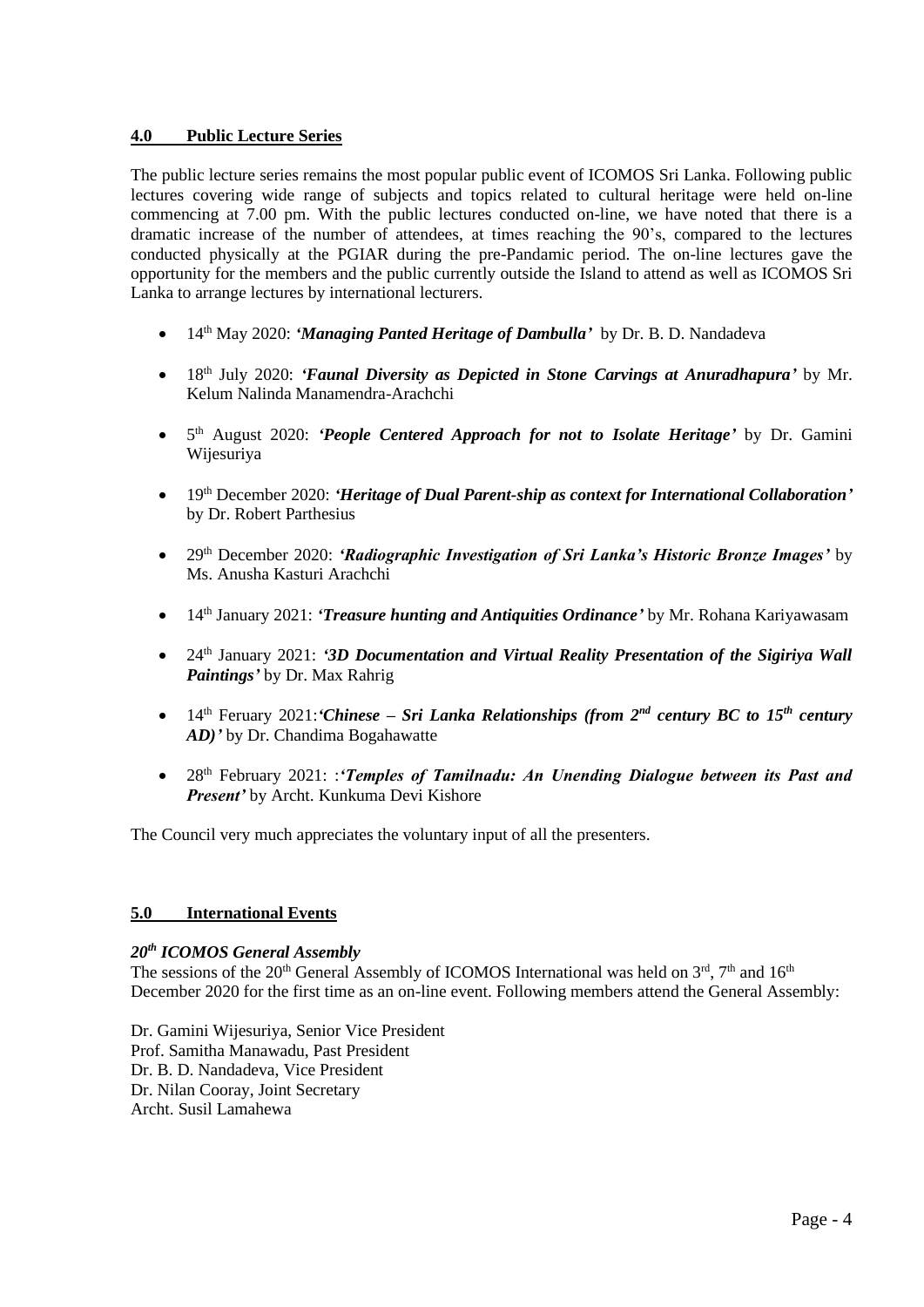## *ICOMOS ADCOM Meeting*

Dr. Nilan Cooray, Joint Secretary, represented ICOMOS Sri Lanka at the Advisory Committee Meeting of ICOMOS International held on-line on 3rd November 2020 and made a remembrance speech on late Dr. Roland Silva highlighting, particularly his influential role at the international level.

## *HeritaAP Webinar 2020*

HeritaAp Webinar titled "The Impact of COVID-19 on World Heritage Sites and Moving Forward" organized by the World Heritage Institute of Training and Research for the Asia and the Pacific was held on-line from 19-20 November 2020. Dr. Nilan Cooray, Joint Secretary, represented ICOMOS Sri Lanka at the webinar by making the country presentation on "Approaches to Conservation and Management of Sri Lanka's Cultural Heritage in the Context of 'New Normal' following Covid 19 Pandemic". Archt. Ashley de Vos, Dr. B. D. Nandadeva and Archt. Jayatissa Herath also attended the webinar as participants. Dr. Gamini Wijesuriya was one of the key organizers of the Webinar.

## **6.0 Publications**

During the session, ICOMOS Sri Lanka was able to publish following publications:

## *Translation of selected articles to Sinhala*

Selected articles covering conservation and management of cultural heritage authored by Dr. Gamini Wijesuriya were translated in to Sinhala and following books published by ICOMOS Sri Lanka are currently available for sale at the Secretariat of ICOMOS Sri Lanka:

- Conservation and Management of Cultural Heritage: Current Trends Rs. 500.00
- Re-inquiry of International Conservation Principles Rs. 600.00

The Council of ICOMOS Sri Lanka appreciate Dr. Wijesuriya for not only of his efforts in translating the articles, but advancing funds to print above mentioned two books. Translation of two more books to Sinhala has been completed by Dr. Gamini Wigesuriya and they are also planned for publication subject to the availability of funds. The primary target group of these publications are the university students engaged in undergraduate and postgraduate studies related to cultural heritage.

## *Oratorian Churches*

Archt, Sagara Jayasinghe has completed the artwork and layout of the book titled "In Search of Vanishing Heritage: Oratorian Churches in Northern Sri Lanka". This is a follow up to the Documentation Project, which was implemented by ICOMOS Sri Lanka with funding assistance from the Central Cultural Fund. The Council of ICOMOS Sri Lanka appreciates Archt. Sagara Jayasinghe, the Joint Secretary of ICOMOS Sri Lanka for leading a team to document the lesser known heritage of Sri Lanka's Northern Province.

## *Other Publications on Sale:*

Following publications of ICOMOS Sri Lanka, published previously are available for sale at the Secretariat of ICOMOS Sri Lanka:

- *Our Heritage: 1<sup>st</sup> Volume*, containing selected articles of Dr. Roland Silva, Prof. Senake Bandaranayake, Archt. Ashley de Vos and Prof. Nimal de Silva, distinguished Past Presidents of ICOMOS Sri Lanka - Rs. 450.00 per copy
- *Roland Silva: Genius of an Era* authored by Dr. Gamini Wijesuriya, Dr. Nilan Cooray and Archt. Jayatissa Herath – Rs. 1000.00

Members may purchase copies of the above ICOMOS publications.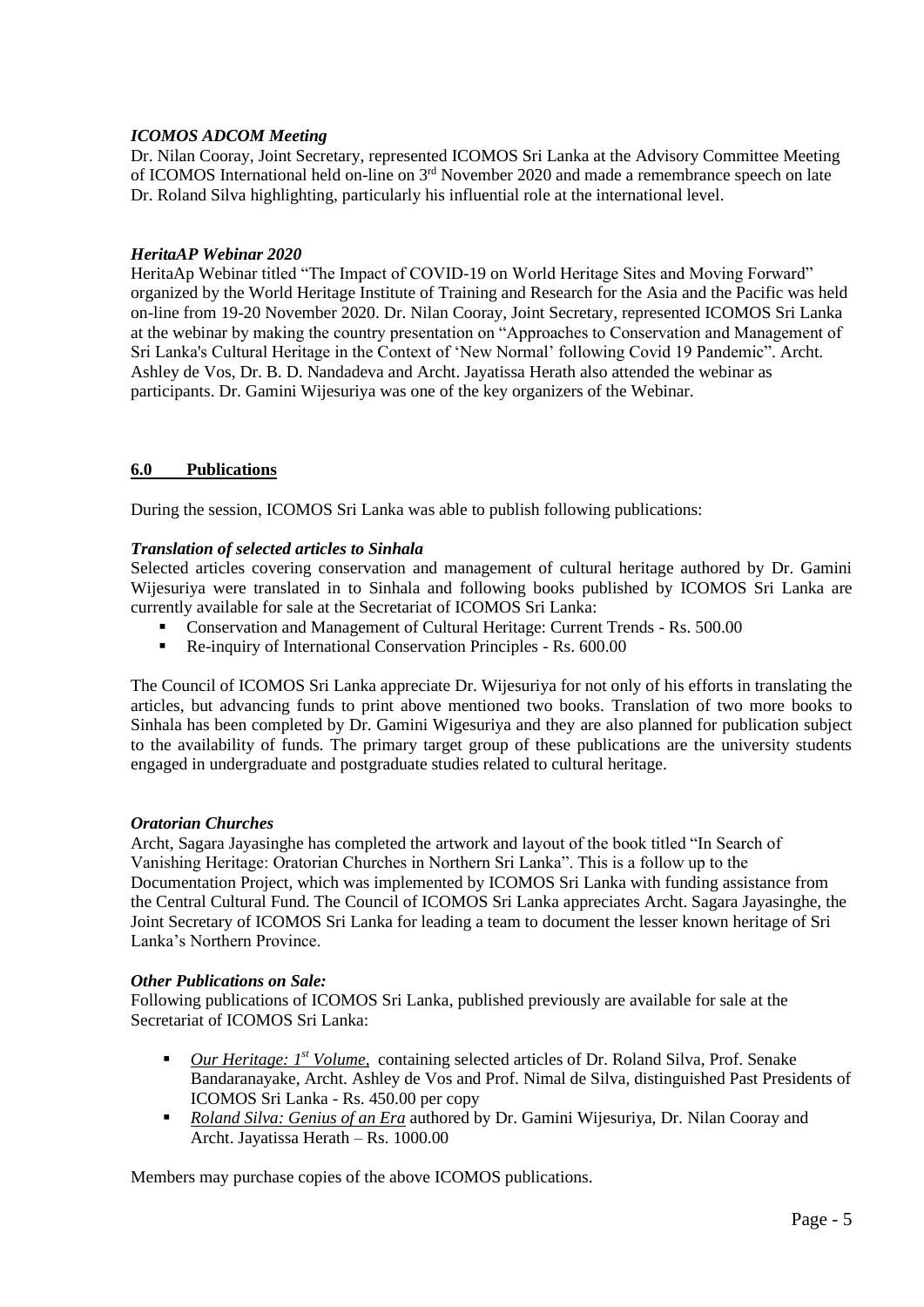## **7.0 National Scientific Committees**

National Scientific Committees on various themes and subjects corresponding to those of ICOMOS International Scientific Committees were set up during the session. The first meeting of the National Scientific Committees were held on-line on  $27<sup>th</sup>$  February 2021 with the participation of the Chairpersons, Co-Chairs and members of each Scientific Committee. The objectives of setting up these National Committees are to gather, promote and disseminate information concerning principles, techniques and policies as well as to carryout scientific research/ inquiry and develop best practices on these subjects/ themes to foster a multi-disciplinary approach to heritage protection and management, in fulfillment of the goals of ICOMOS Sri Lanka as well as ICOMOS International. The Chairpersons, Cochair and members of each Scientific Committee are given in the attachment. While thanking the members who have already joined the Scientific Committees of their preference, the Council invite those who have not yet joined the Scientific Committees to join a/ several Scientific Committee(s) depending on their field(s) of interest.

## **8.0 Young Heritage Professional of the Year**

During the session under review, the Council of ICOMOS Sri Lanka launched an annual program to appreciate its young members for their contribution to realize the aims of ICOMOS Sri Lanka. The objectives of the appreciation program are to recognize, encourage, motivate and nurture academic/ professional talent of the young members and thereby to build their academic/ professional confidence to take up the challenges in their career ahead, in protection, conservation and management of Sri Lanka's cultural heritage. Based on the evaluation of the entries submitted by the young members, the 'Young Heritage Professional of the Year' will be declared and appreciated. As per the announcement made, four entries have been received for the year 2021 for evaluation.

## **9.0 Appreciations**

## *Respecting Late Dr. Roland Silva*

An international event titled "Tribute to Roland Silva" was held on-line on 5<sup>th</sup> June 2021 to commemorate Late Dr. Roland Silva, the Honorary President of ICOMOS International and Founder President of ICOMOS Sri Lanka, on his 87<sup>th</sup> Birth Anniversary. Several International professionals including those of the ICOMOS International Secretariat, religious dignitaries, and those who have worked with him including Dr. Silva's family members also attended the event. Together with the Central Cultural Fund, ICOMOS Sri Lanka, also organized an on-line program in view of the first death Anniversary of Dr. Roland Silva on 1st January 2021 via Zoom.

## *Felicitating Eng. Gamunu Silva*

In appreciation of outstanding contribution to the field of cultural heritage, the Council of ICOMOS Sri Lanka has unanimously decided to award Eng. Gamunu Silva the Dr. Roland Silva Memorial Medal in 2021 and to confer upon him, the first ever honorary membership of ICOMOS Sri Lanka. The felicitation ceremony was held preceding the Annual General Meeting.

We are very much thankful to the President, fellow Office Bearers and Council Members for all the assistance given to us to carry out the functions as Joint Secretaries during the session. On behalf of the President and the Council, we very much appreciate the pivotal role played by Archt. Jayatissa Herath, Immediate Past President, for initiation of the on-line activities of ICOMOS Sri Lanka when the country was locked down. Without of his enthusiasm and dedication, most of the programs that were held on-line (some involving international audience) throughout the session were not possible.